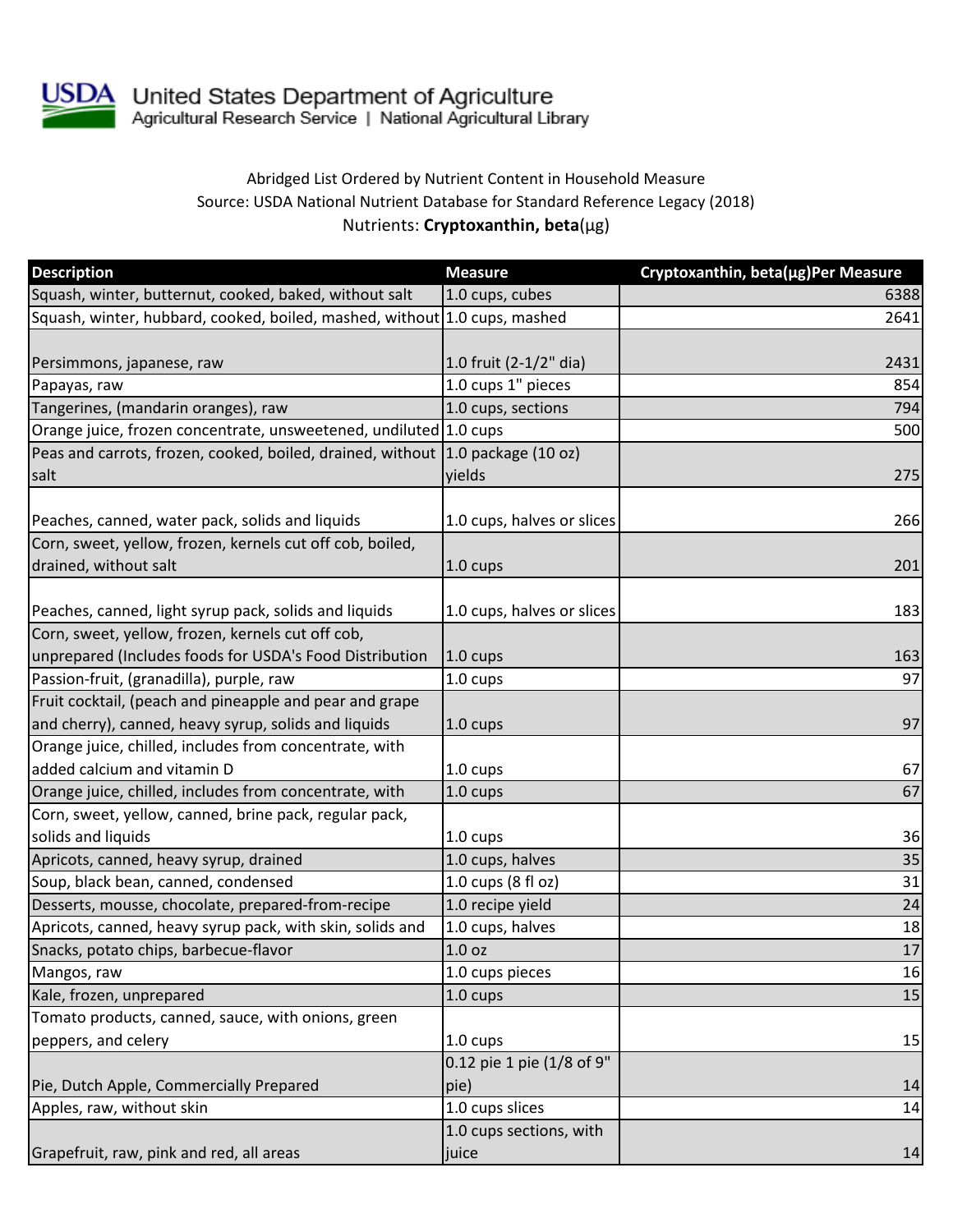| Fast foods, croissant, with egg, cheese, and sausage        | 1.0 sandwich          | 14                        |
|-------------------------------------------------------------|-----------------------|---------------------------|
| Corn, sweet, yellow, canned, vacuum pack, regular pack      | 1.0 cups              | 13                        |
| Soybeans, mature seeds, sprouted, cooked, steamed           | 1.0 cups              | 11                        |
| Bread, cornbread, dry mix, prepared with 2% milk, 80%       |                       |                           |
| margarine, and eggs                                         | 1.0 muffin            | 11                        |
| Cereals ready-to-eat, POST, HONEY BUNCHES OF OATS           | 1.0 cups (1 NLEA      |                           |
| with vanilla bunches                                        | serving)              | 10                        |
| Lemon juice, raw                                            | 1.0 cups              | 10                        |
| Salad dressing, thousand island dressing, reduced fat       | 1.0 tablespoon        | 10                        |
| Egg, yolk, raw, frozen, sugared, pasteurized                | 1.0 <sub>oz</sub>     | 9                         |
| Snacks, corn-based, extruded, puffs or twists, cheese-      | 1.0 oz crunchy (about |                           |
| flavor                                                      | 21 pieces)            | $\bf 8$                   |
| Pears, dried, sulfured, stewed, without added sugar         | 1.0 cups, halves      | $\bf 8$                   |
| Soup, chicken, canned, chunky, ready-to-serve               | 1.0 cups              | $\overline{7}$            |
| Sausage, turkey, fresh, raw                                 | 1.0 serving           | $\boldsymbol{6}$          |
| Sausage, pork and turkey, pre-cooked                        | 1.0 serving           | $6\,$                     |
| Grapefruit juice, white, frozen concentrate, unsweetened,   |                       |                           |
| undiluted                                                   | 1.0 can (6 fl oz)     | 6                         |
| Kale, raw                                                   | $1.0 \text{ cups}$    | $\boldsymbol{6}$          |
| Cookies, oatmeal, commercially prepared, special dietary    | 1.0 <sub>oz</sub>     | 5                         |
| Mung beans, mature seeds, sprouted, cooked, boiled,         |                       |                           |
| drained, without salt                                       | 1.0 cups              | 5                         |
| Applesauce, canned, sweetened, without salt                 | 1.0 cups              | $\overline{5}$            |
| Fast foods, croissant, with egg, cheese, and ham            | 1.0 item              | $\overline{\mathbf{5}}$   |
| Egg, whole, cooked, fried                                   | 1.0 large             | 5                         |
| Egg, whole, raw, fresh                                      | 1.0 large             | 4                         |
| Fast foods, biscuit, with egg and bacon                     | 1.0 biscuit           | $\overline{a}$            |
| Egg, whole, cooked, poached                                 | 1.0 large             | $\overline{\mathbf{r}}$   |
| Fast foods, english muffin, with egg, cheese, and canadian  | 1.0 sandwich          | $\pmb{4}$                 |
|                                                             | 0.75 cups (1 NLEA     |                           |
| Cereals ready-to-eat, QUAKER, QUAKER OAT LIFE, plain        | serving)              | $\vert 4 \vert$           |
| Spices, cinnamon, ground                                    | $1.0$ tsp             | $\mathsf 3$               |
| Fast Foods, biscuit, with egg and sausage                   | 1.0 item              | 3                         |
| Bologna, chicken, turkey, pork                              | 1.0 serving           | $\mathsf{3}$              |
| Pears, raw                                                  | 1.0 cups, slices      | $\mathbf{3}$              |
| Cheese, swiss                                               | 1.0 cups, diced       | $\mathsf{3}$              |
| Soup, chicken gumbo, canned, condensed                      | 0.5 cups (4 fl oz)    | $\ensuremath{\mathsf{3}}$ |
| Grapefruit juice, white, canned, sweetened                  | $1.0 \text{ cups}$    | $\overline{2}$            |
| Crackers, cheese, regular                                   | $0.5$ oz              | $\mathbf{2}$              |
| Cheese, pasteurized process, American, fortified with       | 1.0 oz                | $\overline{\mathbf{c}}$   |
| Broccoli, frozen, chopped, cooked, boiled, drained,         | 1.0 cups              | $\overline{2}$            |
| Broccoli, frozen, chopped, unprepared                       | 1.0 cups              | $\overline{2}$            |
| Toaster pastries, fruit, toasted (include apple, blueberry, |                       |                           |
| cherry, strawberry)                                         | 1.0 pastry            | $\mathbf{2}$              |
| Spices, nutmeg, ground                                      | $1.0$ tsp             | $\mathbf 1$               |
| Currants, zante, dried                                      | 1.0 cups              | $\mathbf{1}$              |
| Pie, fried pies, fruit                                      | 1.0 oz                | $\mathbf 1$               |
| Cornmeal, whole-grain, white                                | 1.0 cups              | $\mathbf{1}$              |
| Egg, whole, cooked, omelet                                  | 1.0 tbsp              | $1\vert$                  |